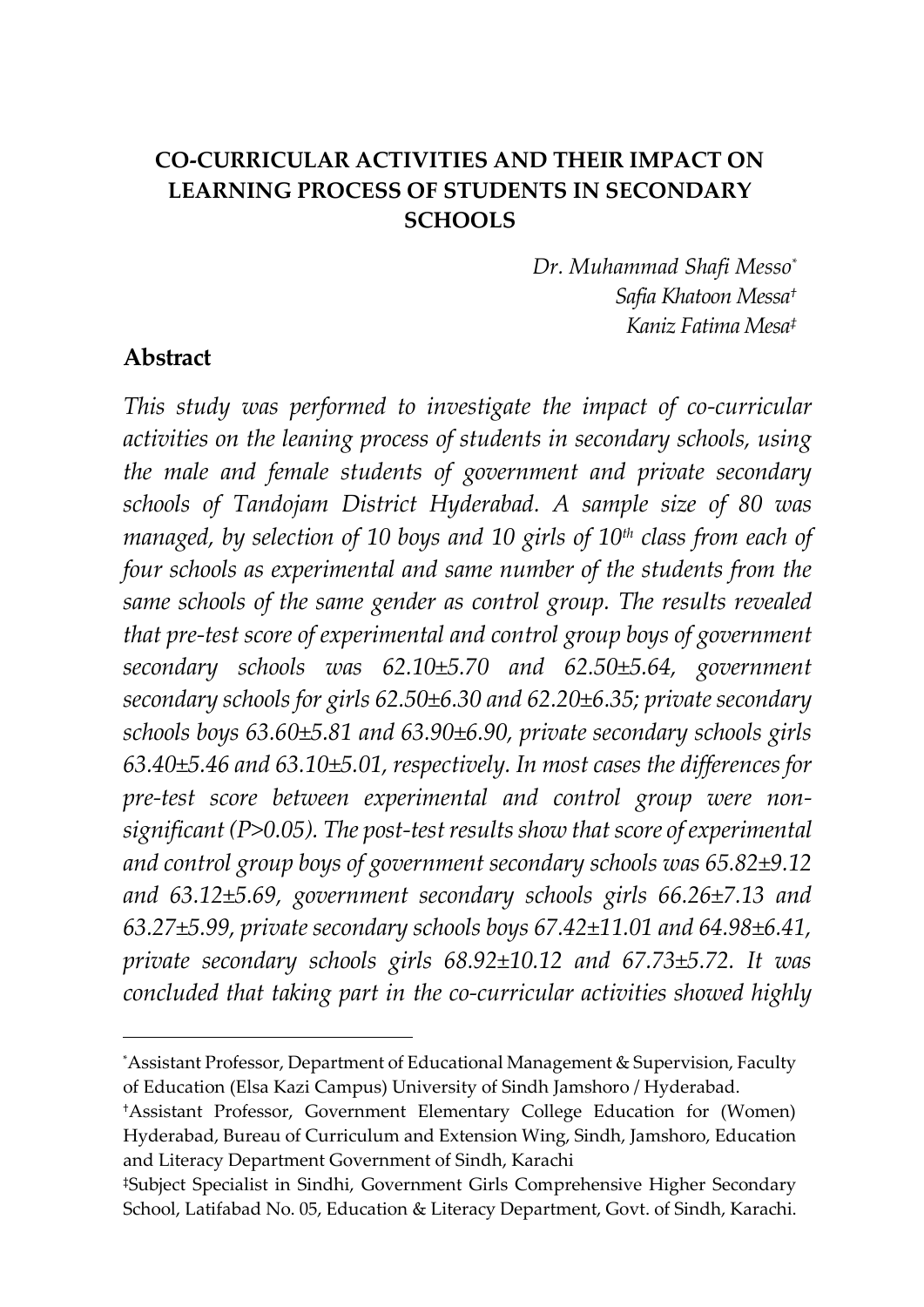#### 176  $\blacksquare$  Co-Curricular Activities & their Impact on Learning Process of Students in Secndary Schools

*positive impact on the mental capacities and capabilities of the boys and girls of the government and private secondary schools. The post-test scores showed a significant and positive impact of participation in cocurricular activities and the students who took part in these activities scored significantly (P<0.05) higher than the control groups. The overall performance in the post-test result of the experimental group was remarkably better than the control group boys and girls.*

*Keywords: Co-Curricular Activities, Impact, Learning Process, Secondary School, Students*

## **Introduction**

Education is a job of great responsibility and sensibility and the educator required to be well developed, multi-dimensional character with great ideal's and skills, could deal with the students literally for imparting subject knowledge considering psychological aspects of the students and social norms as well. Giving education is simply the role of guidance and controlling the development and formation of characters and habits. During this process of learning at the institution, the student develops his individual capacities, powers and motivations. On these foundations the students move into the society and properly guided students by the teacher become not only the successful future characters but also efficient society elements (Maribeth, 1990). The overall social scenario, school environment and physical activities influence the observation, talents and competence of the students. Guiding students by emphasizing the curriculum is the basic element of his development. Broadly speaking curriculum is the blue print or a plan of the school that includes list of experiences for the learners. It is a way to achieve the ends of education. Moreover, the curriculum lays the basis for increasing the ability of as many of an individual as possible to become active participating adult (Thomas and Morrison 1995).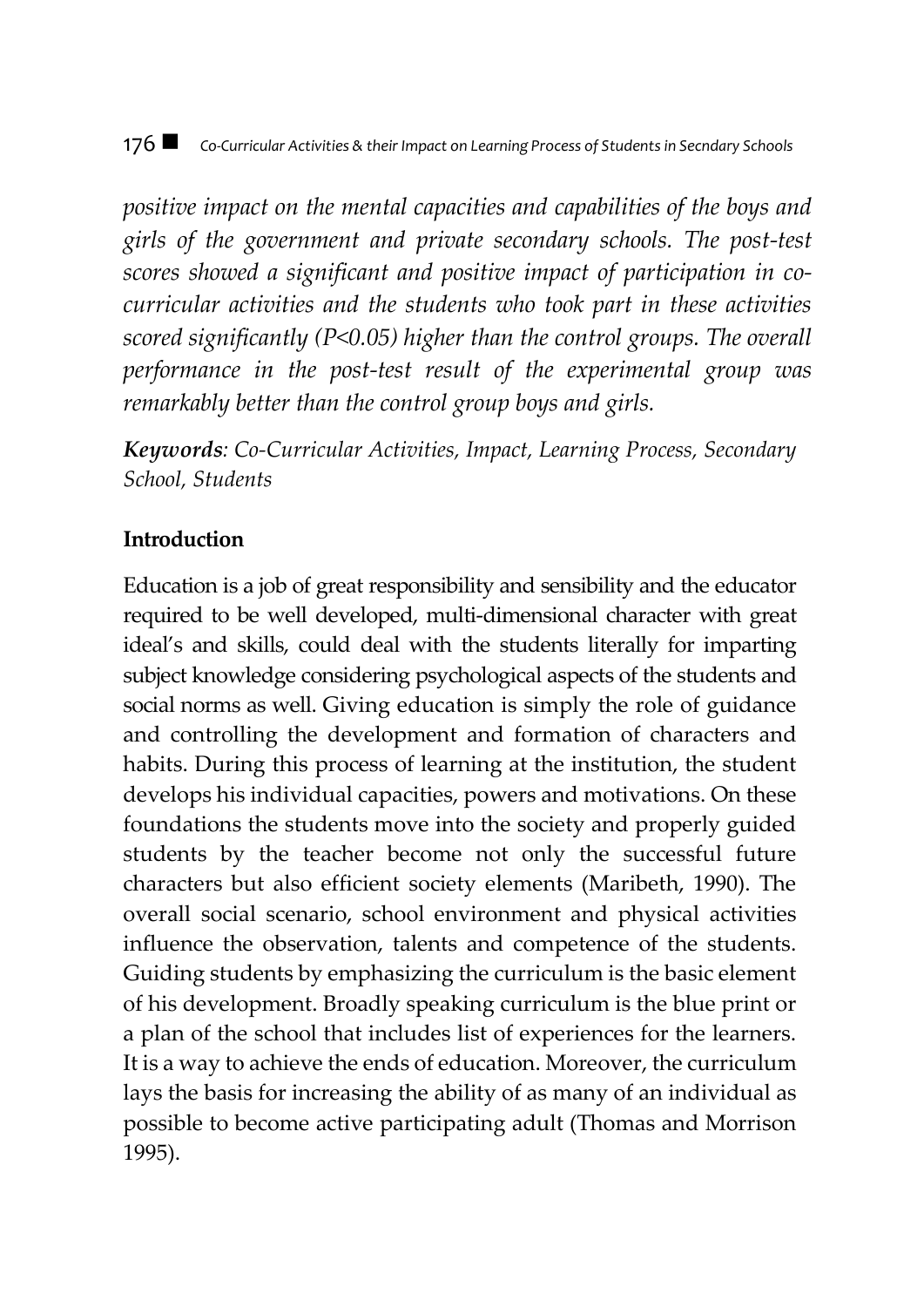Apart from the curriculum, co-curricular activities add to the students' development of confidence and give boost to the perception of the student on curriculum. Involvement of the students in co-curricular activities provides opportunity to develop mentally in such a way to become multi-dimensional personality. A student that follow only curriculum and away of the co-curricular activities leave half of the potential he/she possesses. The concept of active participation suggests that the student is enthusiastic in learning real knowledge and skills that permits him to take part in some other activities that add and instigate him towards gaining high scores in curriculum as well as positive inclusion in the society. This way also improves power of his judgment and assessment of the positive and negative social directions (Bashir *et al.* 2012). The education segment related to cocurricular activities is highly effective in personality development of an individual (Leslie, 1992; Bashir *et al.* 2012). There is close relationship of education and society as the schools provide manpower and society is the beneficiary of this power. So, what is the kind and caliber of manpower produced by the school, the society will be influenced accordingly (Christopher, 1998).

## **Conceptual Framework**



#### **Fig. 1: The Common Co-Curricular Activities**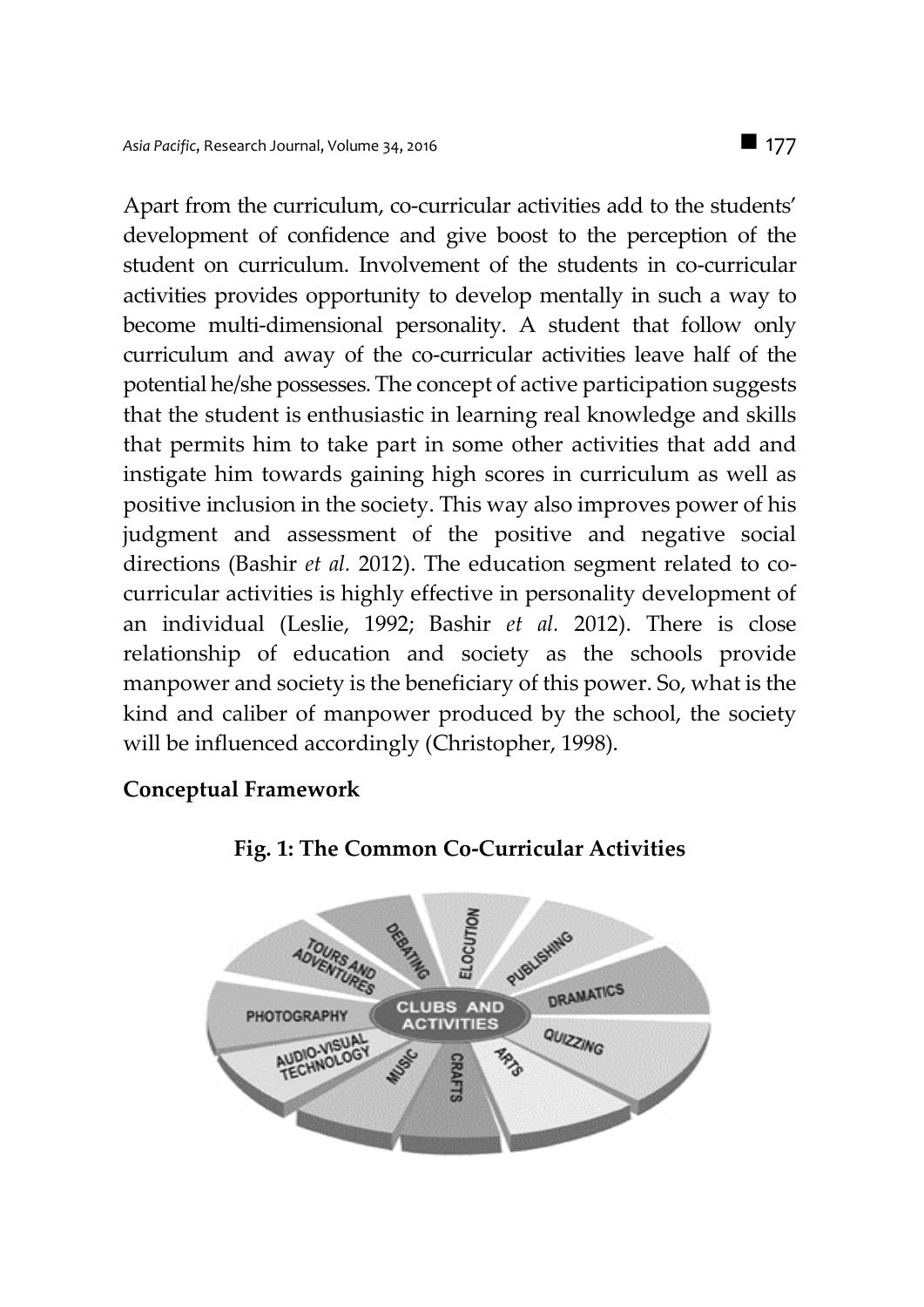178 *Co-Curricular Activities & their Impact on Learning Process of Students in Secndary Schools*

# **Fig. 2: Enriching Educational Activity, Participation and Impact on Academic Success**



1 Percentage of students who indicated they participated in a particular activity during their time at Purdue. 2 Percentage of students who indicated a particular activity had the most impact on their academic success.

Source: Graduating Students Learning Outcomes Survey (GSLOS), spring 2008

Co-curricular activities are the students' involvement in activities do not fall in their ordinary sphere of curriculum at the school. Earlier, these activities were considered as the extra-curricular activities; but after knowing the importance and recognition, now these are denoted as co-curricular activities. However, knowing the inter-relation and interaction of co-curricular activities with students' academic achievements is always needs to be interrogated. The educationists consider that co-curricular activities improve social interaction of students, their leadership qualities are increased dynamically, it's a healthy chance of recreation, empower the students with discipline, integrity and confidence as well (Marsh and Kleitman, 2002). They found that involvement of students in the co-curricular activities resulted in higher academic grades, they selected more difficult courses than those who did not participate in co-curricular activities, they spent more time on homework, they applied to more colleges while starting and finishing a college, they earned a higher final degree and they were more reliable at the institution as well as in the society as compared to control group (Broh, 2002). Positive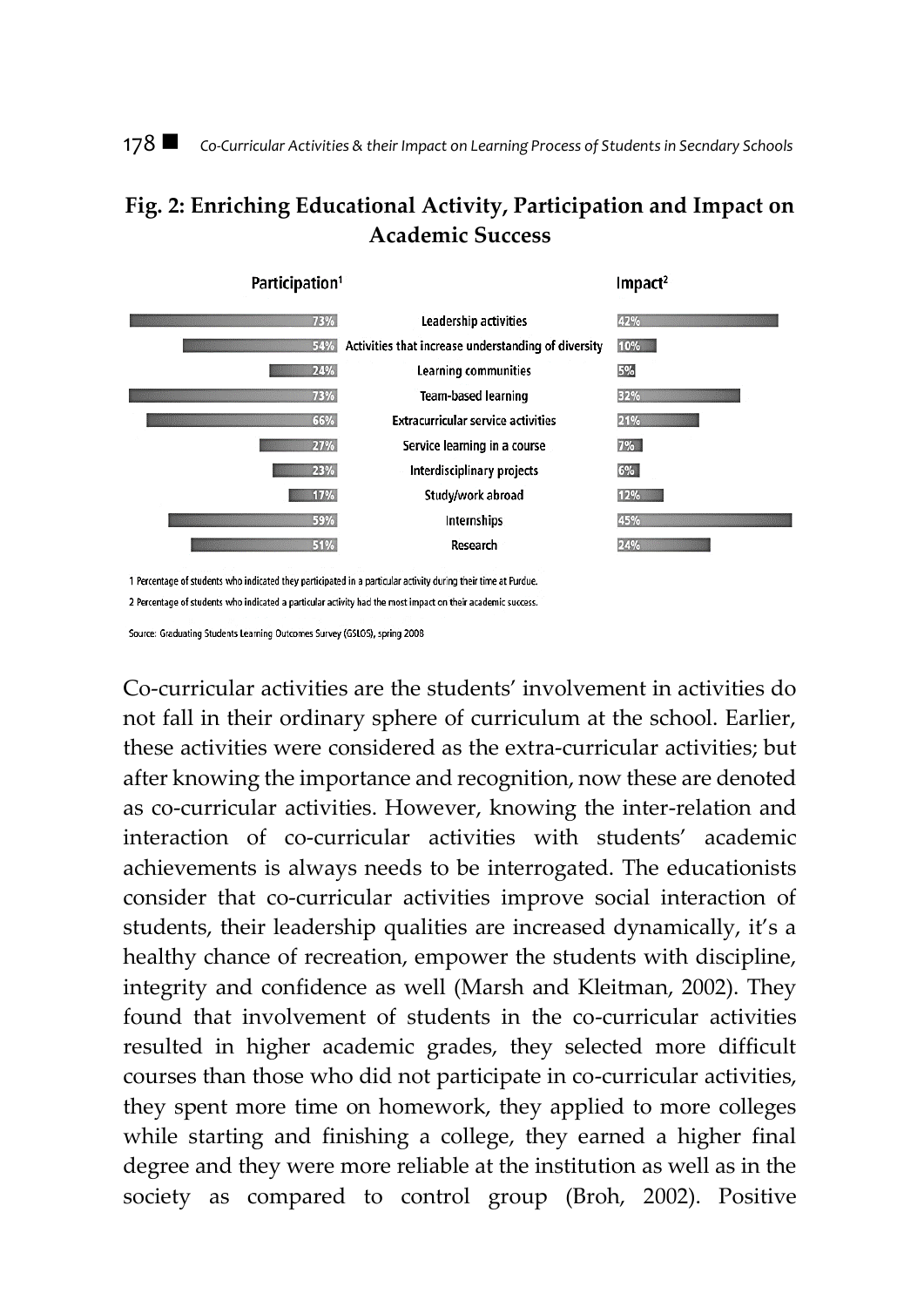correlation was determined by Darling *et al*. (2005) between cocurricular participation and achievement level in academics. According to Thompson and Austin (2003) there were significant association of co-curricular activities and the students' performance in academic grades. Mahoney *et al.* (2003) reported that co-curricular activities and inter-personal competencies were highly correlated for aspiration level and attention to the academics. Hollway (2002) examined the impact of co-curricular activities on the academic grades of students and reported that there were significant (P<0.05) impact of co-curricular activities on the students' motivation and academic grades. In another investigation, Bauer and Liang (2003) faster personal maturity due to participation in co-curricular activities which also resulted in creative attitude, critical thinking and personal maturity. The study embodied in this publication was carried out to investigate the impact of co-curricular activities leaning process of students in secondary schools.

## **Hypotheses**

- H1: Similarity in the academic score of students participate cocurricular activities and those do not participate in the cocurricular activities in the government boys secondary school.
- H2: Similarity in the academic score of students participate cocurricular activities and those do not participate in the cocurricular activities in the government girls secondary school.
- H3: Similarity in the academic score of students participate cocurricular activities and those do not participate in the cocurricular activities in the private secondary school for boys.
- H4: Similarity in the academic score of students participate cocurricular activities and those do not participate in the cocurricular activities in the private secondary school for girls.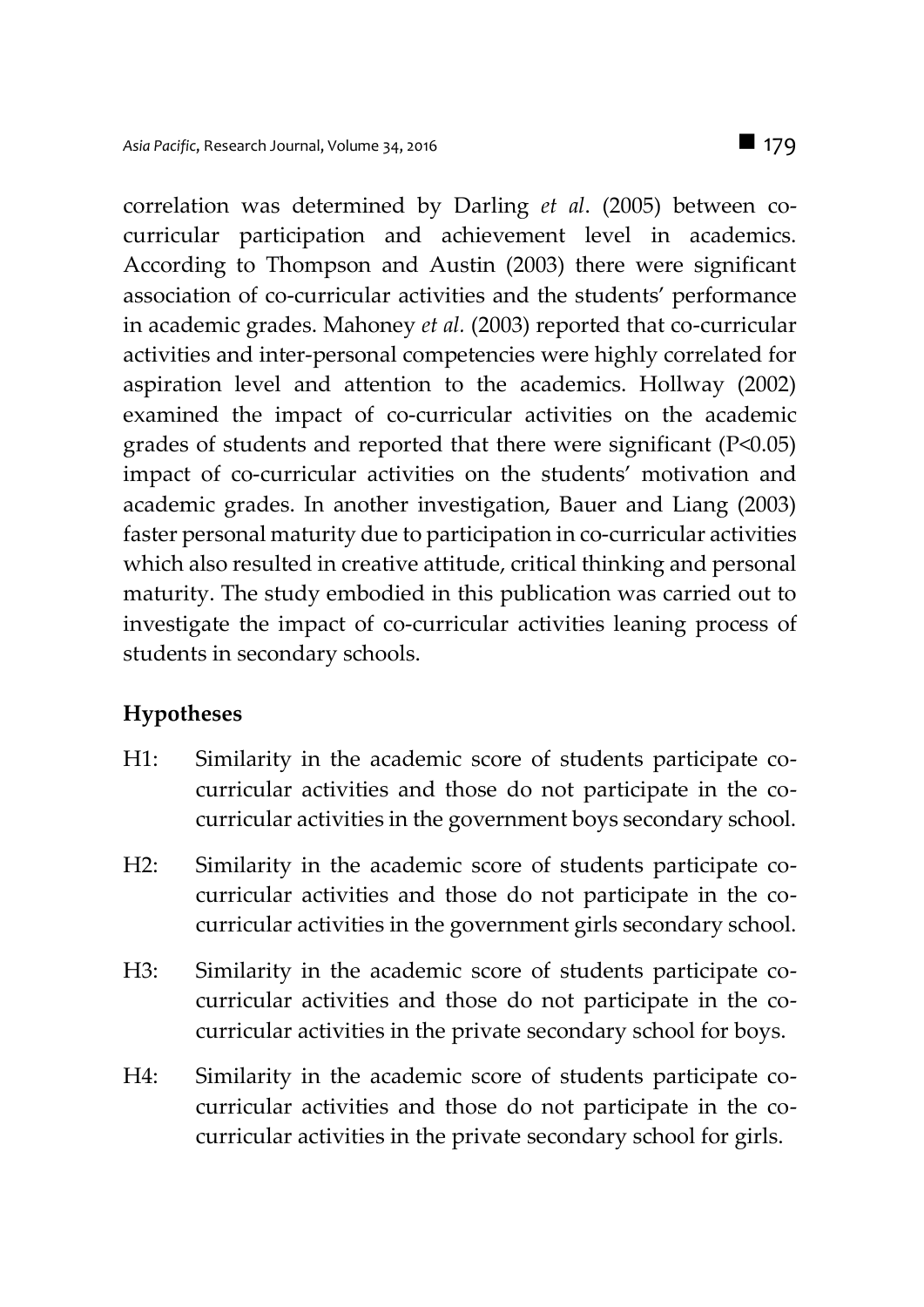## **Research Methodology**

This study was conducted to investigate the impact of co-curricular activities on academic grades of secondary school students. The basic step of this study was to choose a suitable research design. Considering the significance of research design the factors that affect the external as well as internal validity of the experimental design were taken into consideration carefully. However, pre- and post-test equivalent group design was chosen because of its suitability for this study.

For carrying out this study, two high schools for girls and two high schools for boys were selected in Tandojam area of district Hyderabad. Out of these four high schools selected for this experiment, one girls high school and one boys high school was operated by private capitalists; while one government girls high school and one government boys high school were the part of this study to compare the students' performance. Ten students from each selected high school were equally divided into two groups considering the result regarding pre-test scores according to random sampling technique. Of these two groups of 10 students, one students group was considered as experimental group and another group of same number of was considered as control group. Hence, the study comprised of the total population of 80 respondents. For data collection purpose, after reviewing the techniques of test contraction thoroughly, the pre and post-test was developed. The developed test contained some one hundred objective-type test items. The pilot testing was carried out to validate the test material and the senior teachers at the schools were consulted to optimize the validation. The split-half method was employed for assessing reliability of the test material and accordingly the reliability of the test material was reported at 0.83. Experimentally, all the 40 students (10 girls and 10 boys) at their respective schools were engaged in co-curricular activities of their respective interest.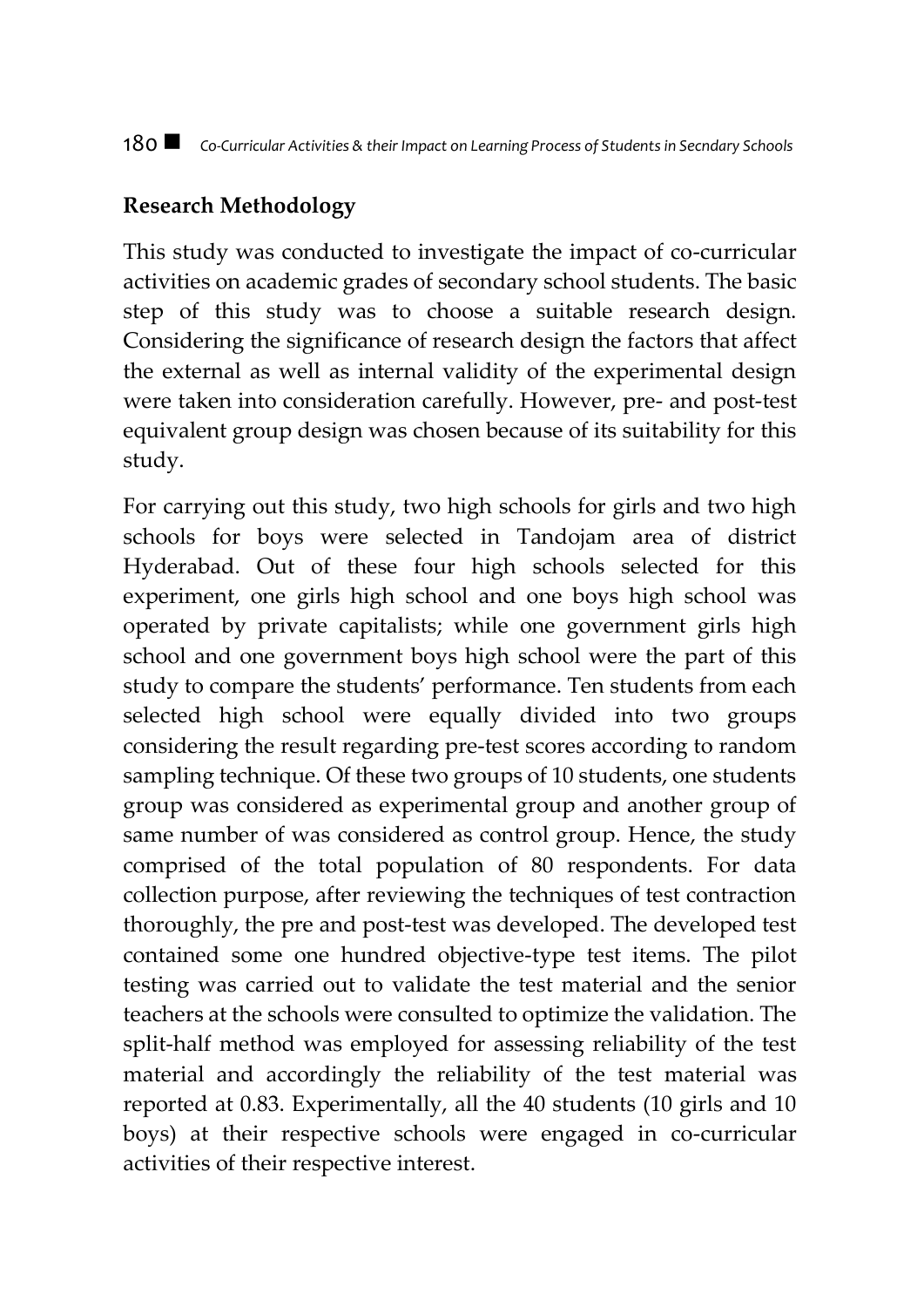| <b>School</b>                          | <b>Experimental</b><br>group |       | <b>Control group</b> | <b>Total</b> |    |
|----------------------------------------|------------------------------|-------|----------------------|--------------|----|
|                                        | <b>Boys</b>                  | Girls | <b>Boys</b>          | Girls        |    |
| <b>Government Secondary</b><br>Schools | 10                           | 10    | 10                   | 10           | 40 |
| <b>Private Secondary</b><br>Schools    | 10                           | 10    | 10                   | 10           | 40 |
| Total                                  | 20                           | 20    | 20                   | 20           | 80 |

**Table 1: Sample Size**

While the sample size was developed, each of the experimental group students was enquired about their willingness for this experiment and after their entire agreement; they were included in the experimental process. The experimental group had to spend one hour of time in practicing on co-curricular activities. No change in teaching staff, methods of teaching and other activities at school were changed. The students of the control group were free for the activities for this specific period of one hour. After a specific period of treatment (involvement in co-curricular activities), the administration of posttest practiced for experimental group as well as the control group. The test scores of students on pre-test and post-test was considered as the data for this research study. For analysis of the data, some basic statistical tool were used such as means for test score, standard deviation of the data as well as developed of t–test.

## **Results and Discussion**

Ideal learning environment develop the students optimally and mental as well as physical development of the student are not only associated with curriculum but co-curricular activities also contribute vitally to the learning process of the students. This present experiment was conducted to investigate the impact of co-curricular activities on academic grades of secondary schools.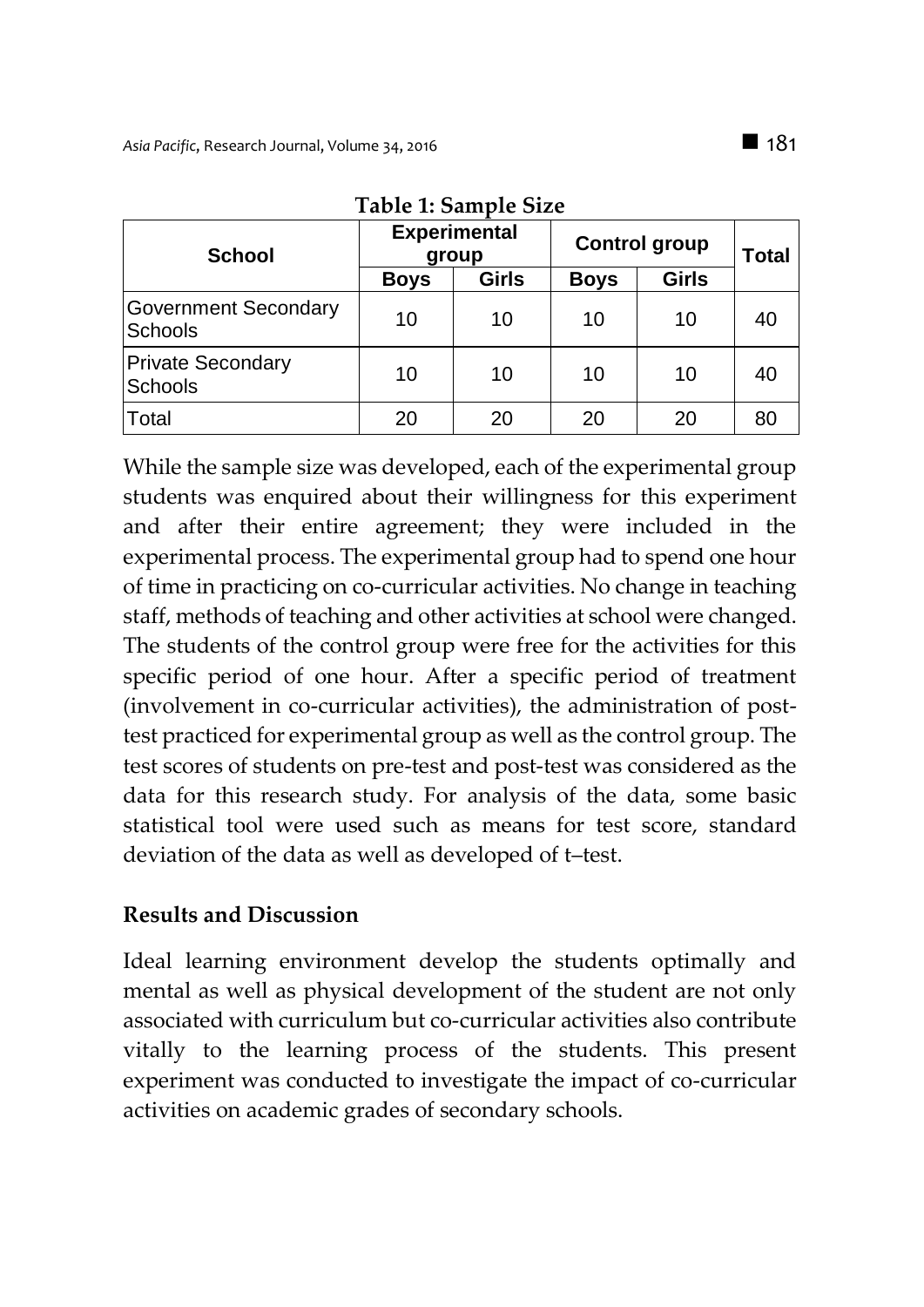#### 182 *Co-Curricular Activities & their Impact on Learning Process of Students in Secndary Schools*

### **Pre-test Score**

The pre-test performance of students from different secondary schools for boys and girls was evaluated and data (Table 2) indicate that the difference in the pre-test score of experimental group  $(62.10±5.70)$  and control group  $(62.50±5.64)$  students at government secondary school for boys were significant (P=0.036). Although the statistically the variation in the pre-test score of experimental and control group is significant, but this variation is seems to be natural and during the process of co-curriculum activities such differences are expected to be settled.

**Table 2: Pre-test Results For Experimental and Control Groups of Students at Government Secondary School for Boys**

| Students'<br>group    | No.of<br><b>students</b><br>tested | Mean<br>marks<br>obtained | St.Dev. |      | Prob. | df |
|-----------------------|------------------------------------|---------------------------|---------|------|-------|----|
| Experimental<br>group | 10                                 | 62.10                     | ±5.70   | 5.89 | 0.036 | 19 |
| Control group         | 10                                 | 62.50                     | ±5.64   |      |       |    |

LSD 0.05 0.38

The data in Table 3 indicate that the pre-test score of experimental group students at government secondary schools for girls was 62.50±6.30 and for control group students the pre-test score was 62.20±6.35. Non-significant (P=0.734) difference in the pre-test score achieved by the experimental and control group students was observed. This indicates the similarity in the performance of female students in the experimental and control groups.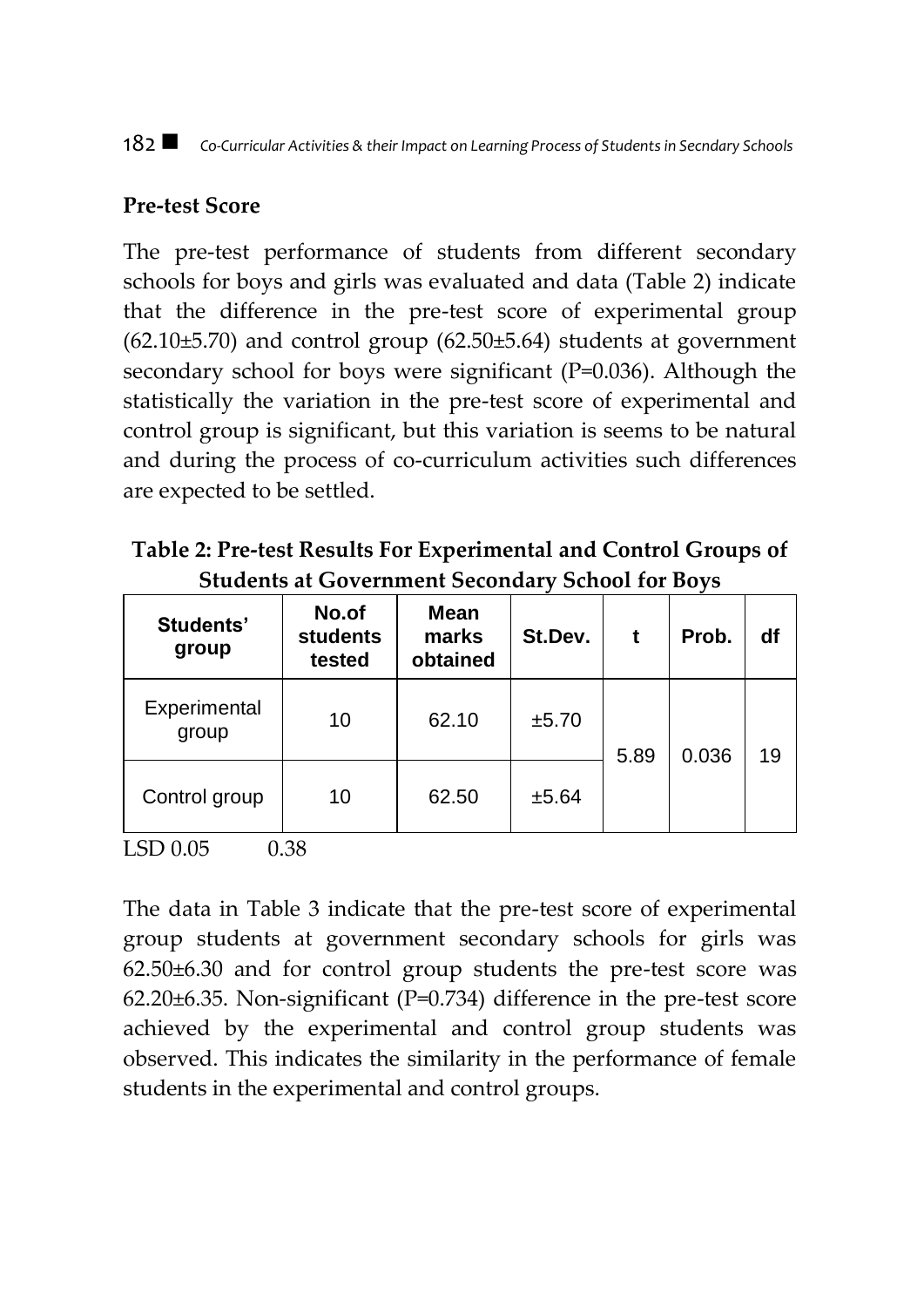| Students'<br>group    | No.of<br>students<br>tested | Mean<br>marks<br>obtained | St.Dev. |      | Prob. | df |
|-----------------------|-----------------------------|---------------------------|---------|------|-------|----|
| Experimental<br>group | 10                          | 62.50                     | ±6.30   | 0.11 | 0.734 | 19 |
| Control group         | 10                          | 62.20                     | ±6.35   |      |       |    |
| LSD 0.05              | 1.94                        |                           |         |      |       |    |

## **Table 3: Pre-test Results for Experimental and Control Groups of Students at Government Secondary School for Girls**

The data in Table 4 demonstrated that the pre-test score of experimental group students at private secondary schools for boys was 63.60±5.81 against 63.90±6.90 pre-test score achieved by the control group students of private secondary schools. Non-significant (P=0.393) difference in the pre-test score of experimental and control group students was noted, which suggested that all the students of boys secondary schools having similar achievement attitude.

# **Table 4: Pre-test Results for Experimental and Control Groups of Students at Private Secondary School for Boys**

| Students'<br>group          | No.of<br><b>students</b><br>tested | Mean<br>marks<br>obtained | St.Dev. |      | Prob. | Df |
|-----------------------------|------------------------------------|---------------------------|---------|------|-------|----|
| Experimental<br>group       | 10                                 | 63.60                     | ±5.81   | 0.59 | 0.393 | 19 |
| Control group               | 10                                 | 63.90                     | ±6.89   |      |       |    |
| $\sim$ $\sim$ $\sim$ $\sim$ | ---                                |                           |         |      |       |    |

LSD 0.05 0.61

The data in Table 5 depicted that the  $10<sup>th</sup>$  class girls of the private secondary schools in the experimental group scored 63.40±5.46 in the pre-test against 63.10±5.01 pre-test score of control group girls at the same school. Significant (P=0.015) difference in the pre-test score between experimental and control group students was noted, which indicates that secondary school girls.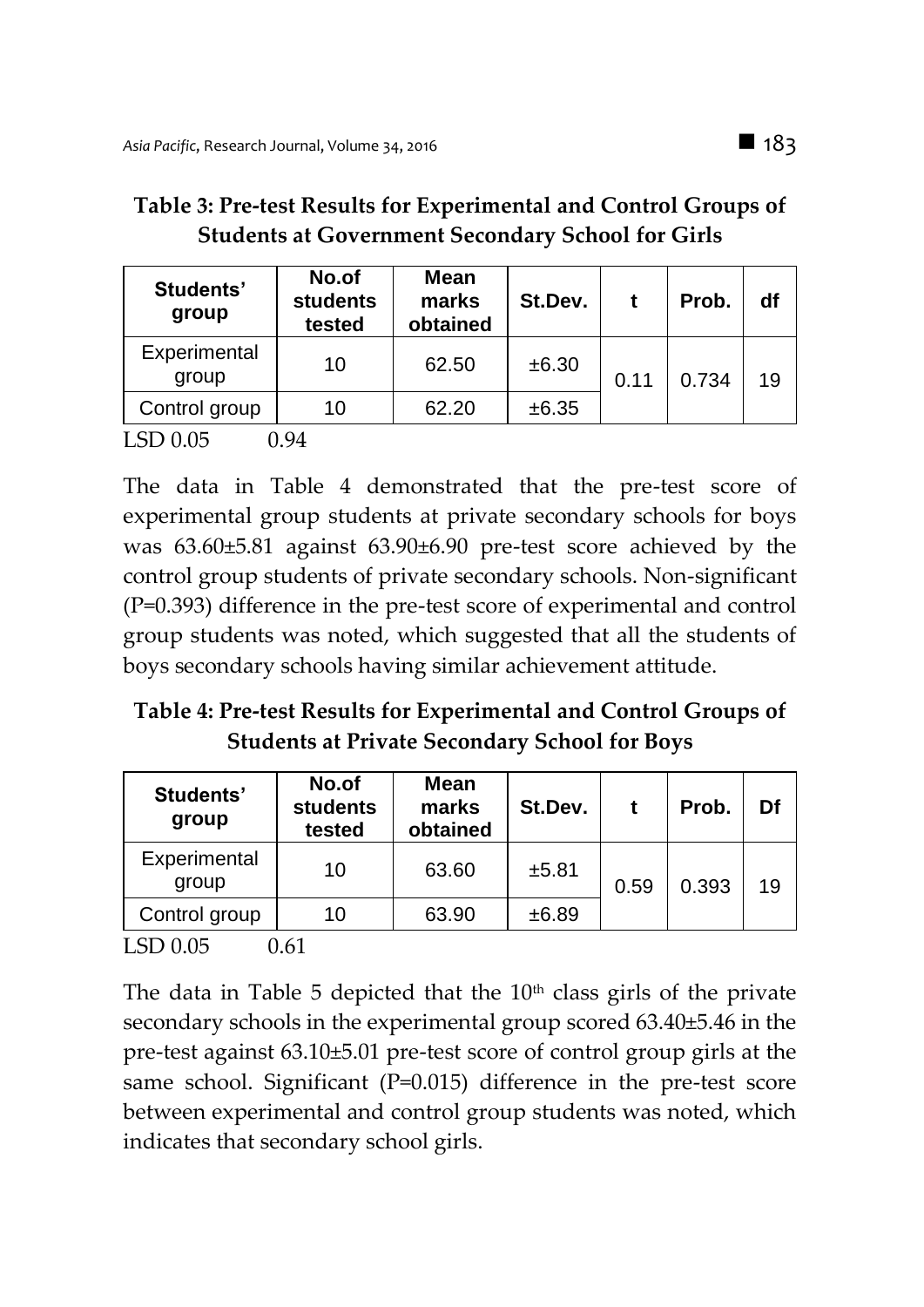## **Table 5: Pre-test Results For Experimental and Control Groups of Students at Private Secondary School for Girls**

| Students'<br>group    | No.of<br><b>students</b><br>tested | <b>Mean</b><br>marks<br>obtained | St.Dev. |      | Prob. | Df |
|-----------------------|------------------------------------|----------------------------------|---------|------|-------|----|
| Experimental<br>group | 10                                 | 63.40                            | ±5.46   | 6.95 | 0.015 | 19 |
| Control group         | 10                                 | 63.10                            | ±5.01   |      |       |    |

 $LSD 0.05$  0.18

## **Post-test Score**

The post-test score of students from government and private secondary schools for boys and girls was evaluated and data (Table 6) indicate that the  $10<sup>th</sup>$  class boys of the government secondary schools participated in co-curricular activities scored higher  $(65.82\pm9.12)$  than the control group  $(63.12\pm5.69)$ . Statistically, the differences in the post-test score between treated and control groups of government secondary school for boys were significant (P=0.001). This clearly indicated that the students who participated in the cocurricular activities became more positive for their studies and scored higher in the post-test as compared to control group.

**Table 6: Post-test Results for Experimental and Control Groups of Students at Government Secondary School for Boys**

| Students'<br>group    | No.of<br><b>students</b><br>tested | Mean<br>marks<br>obtained | St.Dev. |       | Prob. | Df |
|-----------------------|------------------------------------|---------------------------|---------|-------|-------|----|
| Experimental<br>group | 10                                 | 65.82                     | ±9.12   | 11.34 | 0.000 | 19 |
| Control group         | 10                                 | 63.12                     | ±5.69   |       |       |    |
| $LSD$ 0.05            | .04                                |                           |         |       |       |    |

The post-test score of girls of the government secondary schools was examined and data (Table 7) exhibited that the  $10<sup>th</sup>$  class girls that participated in co-curricular activities scored higher (66.26±7.13) than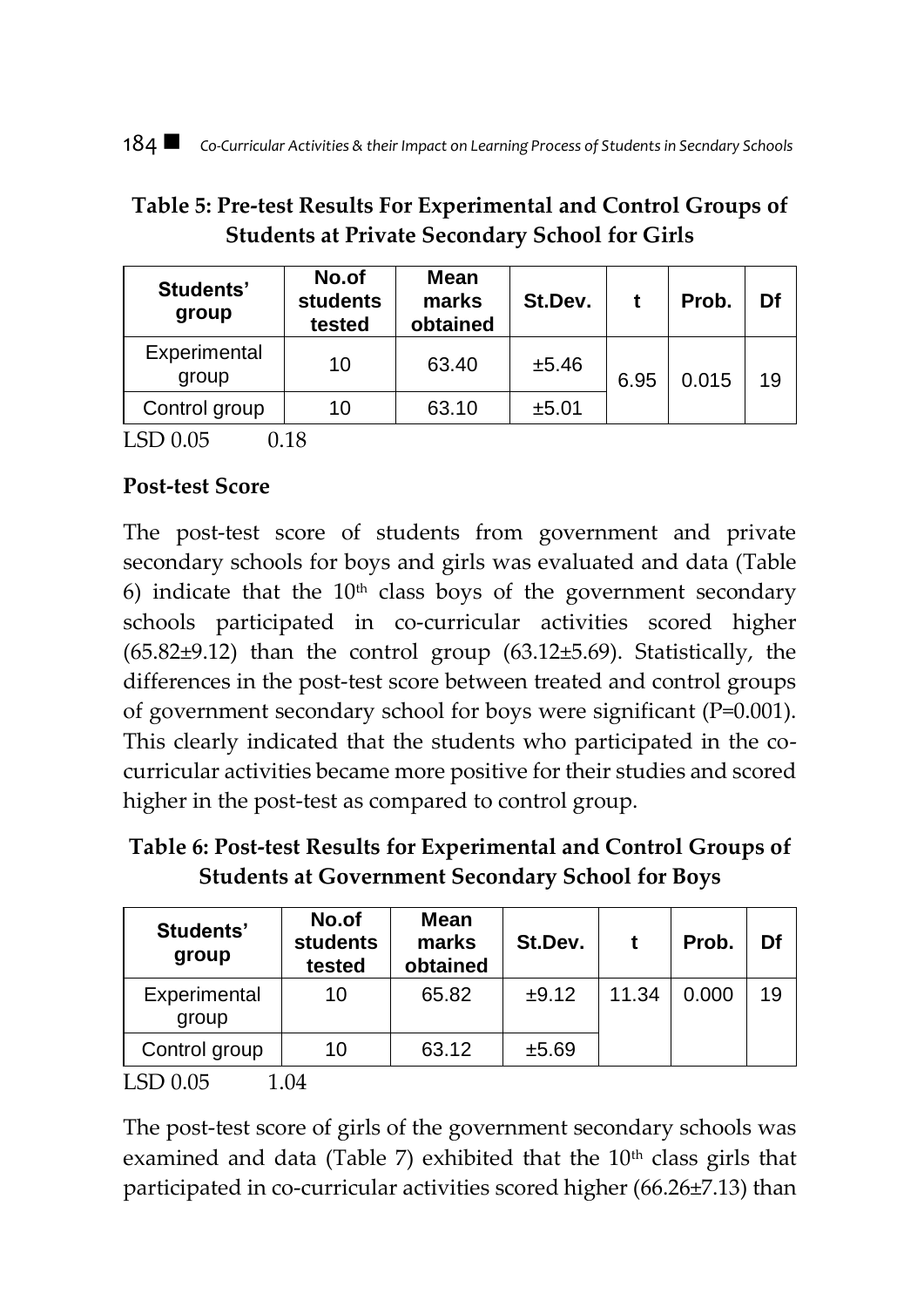the control group girls (63.27±5.99). Statistically, the differences in the post-test score between treated and control group girls of government secondary school for girls were significant (P=0.008). This suggested that participation in the co-curricular activities impacted the girls of this school positively and made them more active and positive to become competitive for studies and hence they scored significantly (P<0.05) higher than the control.

**Table 7: Post-test Results for Experimental and Control Groups of Students at Government Secondary School for Girls**

| Students'<br>group    | No.of<br><b>students</b><br>tested | <b>Mean</b><br>marks<br>obtained | St.Dev. |      | Prob. | Df |
|-----------------------|------------------------------------|----------------------------------|---------|------|-------|----|
| Experimental<br>group | 10                                 | 66.26                            | ±7.13   | 9.33 | 0.008 | 19 |
| Control group         | 10                                 | 63.27                            | ±5.99   |      |       |    |
|                       |                                    |                                  |         |      |       |    |

LSD 0.05 0.98

The data (Table 8) show that boys of private secondary schools that participated in co-curricular activities scored remarkably higher (67.42±11.01) compared to control group boys (64.98±6.41). Statistically, the differences in the post-test score between treated and control group boys of private secondary school were significant (P=0.001). There was an obvious improvement and development among the private school boys that involved in the co-curricular activities alongwith their regular class activities and they achieved higher post-test score than the boys who did not participate in the cocurricular activities.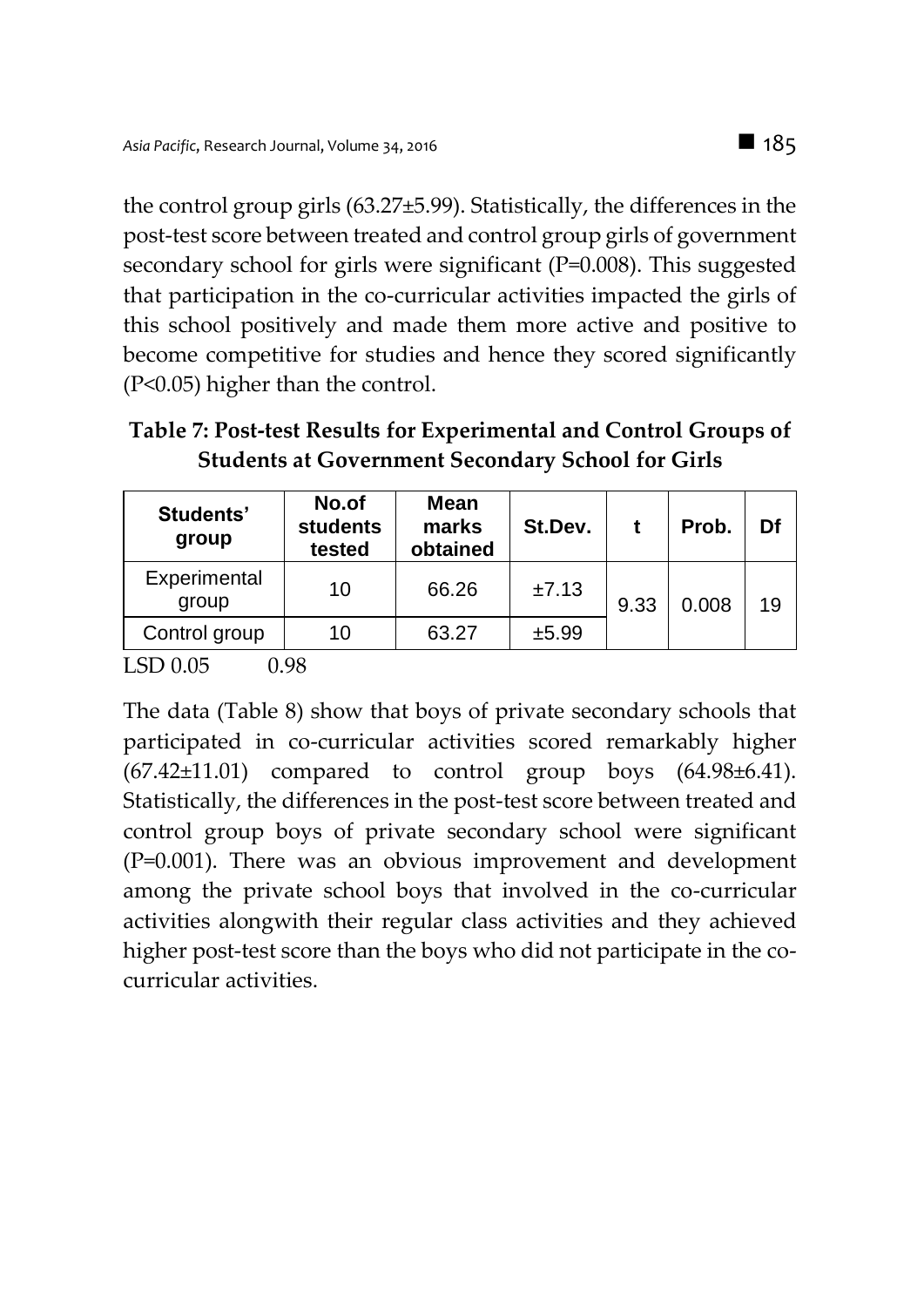# **Table 8: Post-test Results for Experimental and Control Groups of Students at Private Secondary School for Boys**

| Students'<br>group    | No.of<br><b>students</b><br>tested | Mean<br>marks<br>obtained | St.Dev. |       | Prob. | Df |
|-----------------------|------------------------------------|---------------------------|---------|-------|-------|----|
| Experimental<br>group | 10                                 | 67.42                     | ±11.01  | 17.22 | 0.001 | 19 |
| Control group         | 10                                 | 64.98                     | ±6.41   |       |       |    |
| LSD 0.05              | 1.3                                |                           |         |       |       |    |

The data (Table 9) indicate that girls of private secondary schools who took part in the co-curricular activities in addition to their regular subject studies scored higher (68.92±10.12) than those who were in the control group (67.73±5.72). The differences in the post-test score between treated and control group girls of private secondary school were statistically significant (P=0.021). The private school girls that were involved in the co-curricular activities were found to be more enthusiastic in studies as perceived from their apparent attitude. This suggested that the impact of co-curricular activities on the students is positive and significant.

**Table 9: Post-test Results for Experimental and Control Groups of Students at Private Secondary School for Girls**

| Students'<br>group    | No.of<br>students<br>tested | Mean<br>marks<br>obtained | St.Dev. |      | Prob. | df |
|-----------------------|-----------------------------|---------------------------|---------|------|-------|----|
| Experimental<br>group | 10                          | 68.92                     | ±10.12  | 7.21 | 0.021 | 19 |
| Control group         | 10                          | 67.73                     | ±5.72   |      |       |    |
| TCDAD                 | $\cap$ $\Box$               |                           |         |      |       |    |

LSD 0.05 0.72

The findings of the present study are further supported by those Marsh and Kleitman (2002) who reported that the impact of cocurricular activities developed the students mentally and physically better than those who did not participate in the co-curricular activities. Broh (2002) reported that involvement of students in the co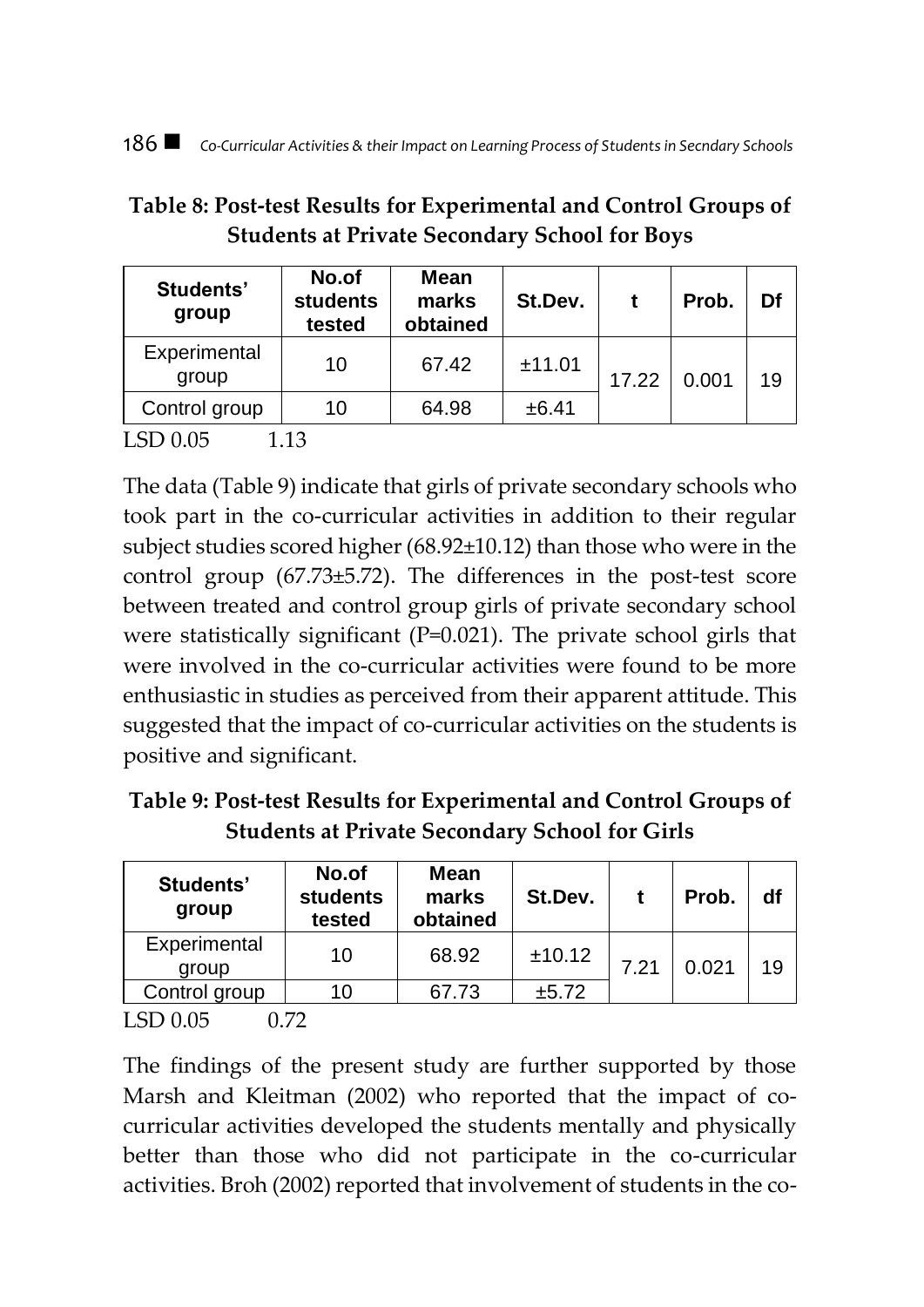curricular activities resulted in higher academic grades than the control group. Similarly, Darling *et al*. (2005) reported highly positive association between co-curricular participation and achievement level in academics. In another similar investigation, Thompson and Austin (2003) indicated that there were significant association of cocurricular activities and the students' performance in academic grades; while Mahoney *et al.* (2003) found high correlation between co-curricular activities and competencies. The findings of the present study also show similarity with those of Hollway (2002) who reported the positive and significant impact of co-curricular activities on the academic grades of students and the students' motivation was remarkably improved. Bauer and Liang (2003) reported that due to participation in co-curricular activities the students became more creative and showed rapid maturity mentally. The results reported by Elliott (2009), Rashid and Sasidhar (2005); Guest *et al.* (2003) and Marsh and Kleitman (2002) also showed similarity for results of their respective studies to the findings of the present research. However, Broh (2002) reported no association of these variables with the cocurricular activities.

## **Conclusions**

On the basis of the findings of the present research, the following conclusions were drawn:

There was an apparent highly positive impact on mental capacities and physical capabilities of boys and girls of public and private secondary schools due to their involvement in co-curricular activities.

The differences in pre-test scores of boys and girls of the government and private secondary schools between experimental groups and control groups were non-significant (P<0.05) for almost all the pre-test variables.

The post-test scores of both the groups were significantly different and control group was relatively inferior (P<0.05) to those of under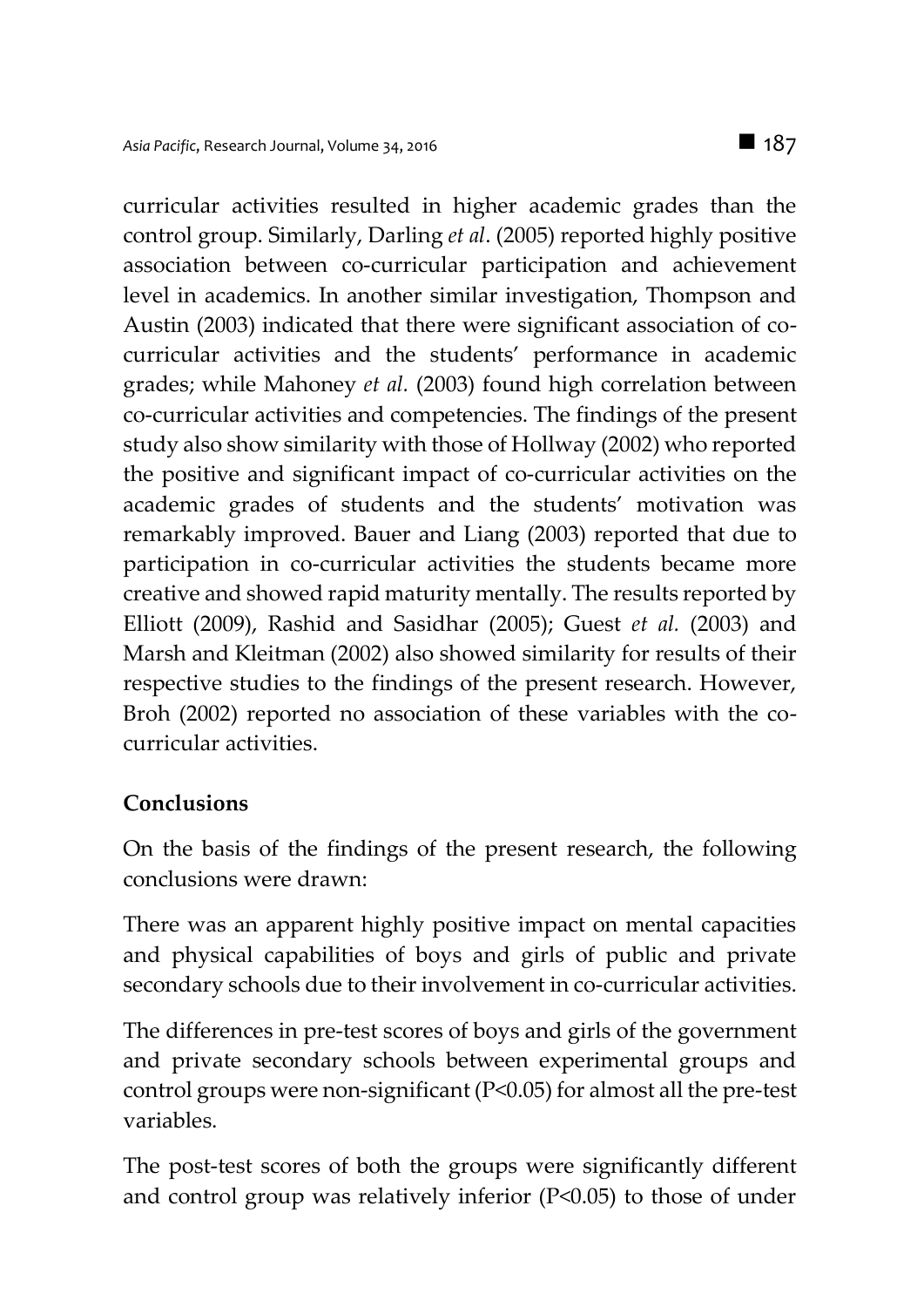188 *Co-Curricular Activities & their Impact on Learning Process of Students in Secndary Schools*

experimental group.

The overall post-test result of the experimental group was remarkably better than the control group boys and girls.

#### **References**

- Activities: a Case Study of Malaysian Schools. Unitar-e-Journal. 1, No. 1, 32-44
- Bashir, Z., Hussain, S. & Javed, T. (2012). The effectiveness of cocurricular activities on academic achievements of secondary school students in district Abbottabad Pakistan - a case study. Developing country studies, 2 (2): 53-59.
- Bauer, K. W., & Liang, Q. (2003). The Effect Of Personality And Precollege Characteristics On First Year Activities And Academic Performance. Journal of College Student Development, 44, 277-290
- Broh, B. A. (2002, January). Linking extracurricular programming to academic achievement: Who benefits and why? Sociology of Education, 75, 69-96.
- Christopher. (1998). Sports and Self-Confidence Relationship. Retrieved May 16, 2003 from http://www.msp.sports.bn/ Cocurriculum/departments.html.
- Darling, N., Caldwell, L. L., & Smith, R. (2005). Participation in school-based Extra- curricular activities and adolescent adjustment. Journal of Leisure Research, 37, 51-77.
- Elliott, J. R. (2009). The Relationship of Involvement in Co-Curricular Programs on Community College Student Success and Development. Unpublished Doctoral Thesis. University of Nebraska. USA